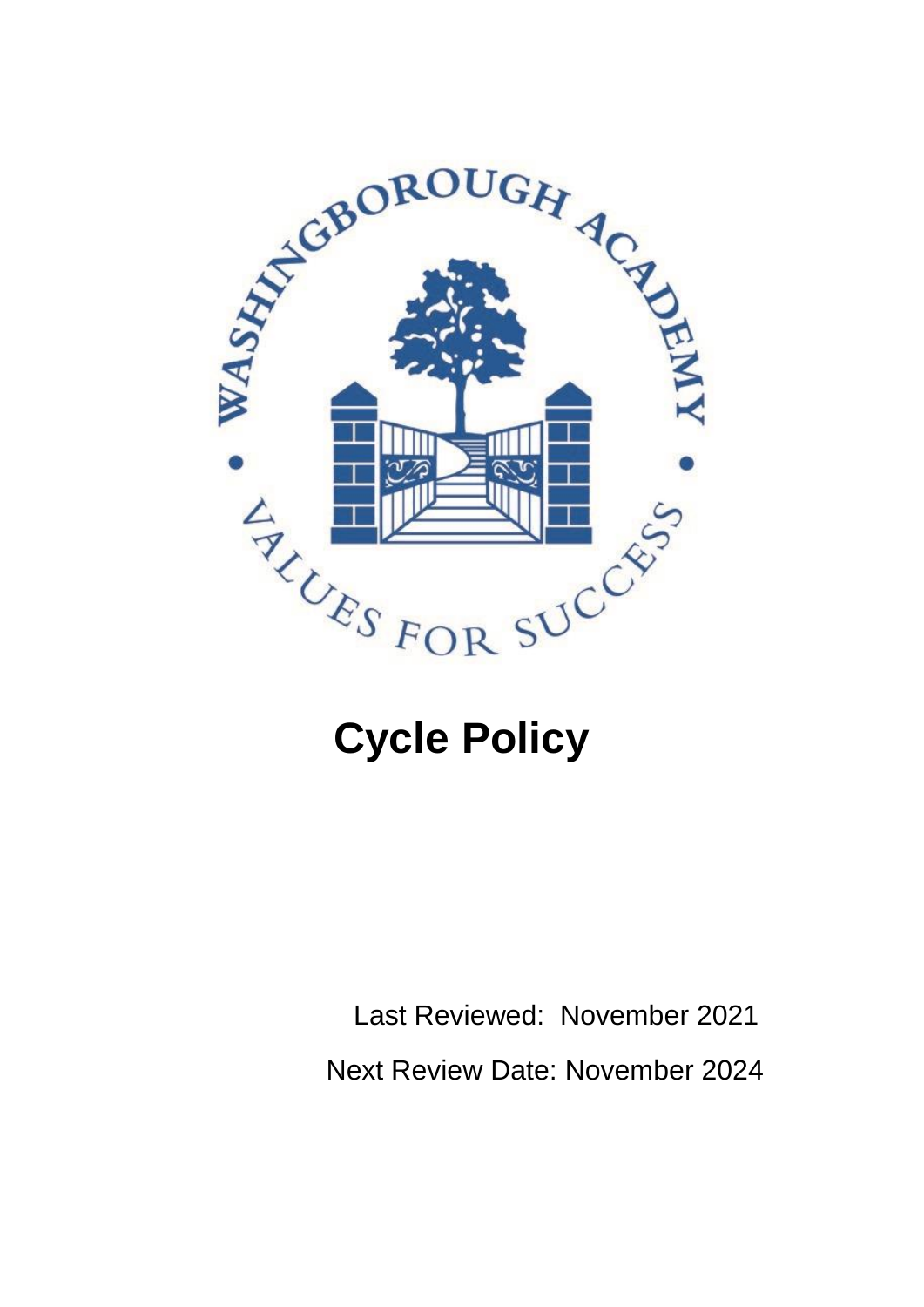

Washingborough Academy recognises the many positive benefits of pupils cycling to and from school. We therefore look to encourage this form of travel behaviour in as many ways as possible.

## **Benefits of cycling to school include**:

- Improving health through physical activity.
- Establishing positive active travel behaviour.
- Promoting independence and improving safety awareness.
- Reducing congestion, noise and pollution in the community.
- Reducing environmental impact of the journey to school.

### **Role of the pupil:**

- To ride to school sensibly and safely following the Highway Code
- To take responsibility for checking that their bicycle is roadworthy and regularly maintained.
- Behave in a manner which shows them and the school in the best possible light and to consider the needs of others when cycling.
- To correctly wear a cycle helmet to and from the school site and whilst walking through the playground.
- To ensure they can be seen by other road users, by using bicycle lights and wearing high-visibility clothing, as appropriate.
- To dismount upon entering the school site and walk their bicycles to the storage area.
- To be aware of other pedestrians when wheeling the bicycle through the playground.
- To use the bell as a warning when approaching pedestrians
- To lock the bicycle securely to the bike shelter, with a lock provided by the parents.
- To safely store the cycle helmet in helmet lockers or the class cloakroom.

### **Role of the school:**

- To provide Bikeability training for Y5 children.
- To provide and maintain bike shelter storage.
- To actively promote cycling as a positive way of travelling.
- To celebrate the achievements of those who choose to cycle to school.
- Washingborough Academy is not responsible for bicycles brought on to or left on school premises and is therefore not liable for pupils' bicycles being stolen or damaged by a third party.
- The Headteacher will notify parents if children do not adhere to the School Bicycle Policy and permission to ride will be withdrawn until the issues identified have been satisfactorily addressed.